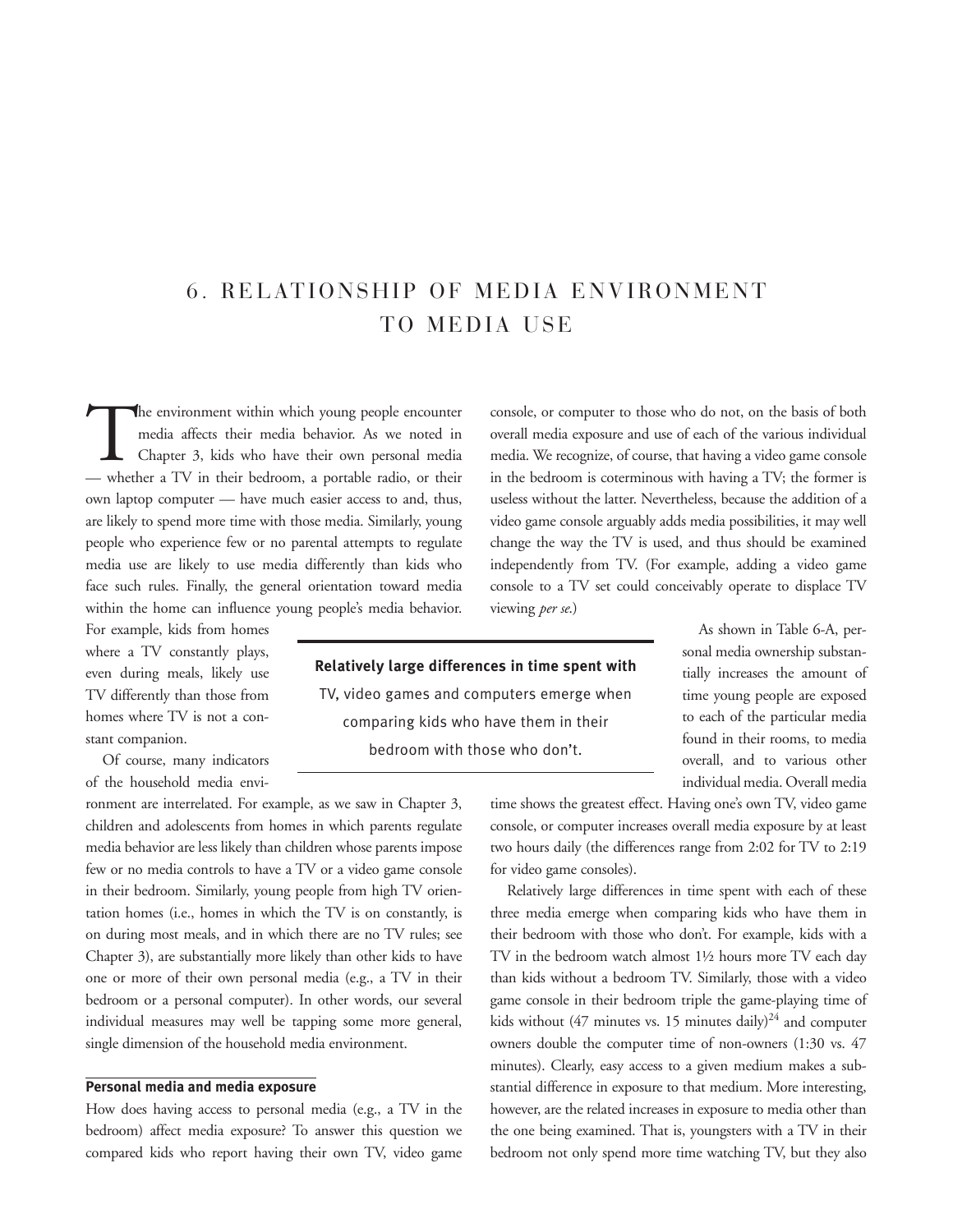#### **TABLE 6-A**

## Personal Media and Media Exposure

|                              | <b>Total media</b><br>exposure | <b>TV</b>         | Videos/                                                                                                                                                                                | Video    |                   |                   | movies games <sup>1</sup> Reading Music Computer |
|------------------------------|--------------------------------|-------------------|----------------------------------------------------------------------------------------------------------------------------------------------------------------------------------------|----------|-------------------|-------------------|--------------------------------------------------|
| Personal medium <sup>2</sup> |                                |                   |                                                                                                                                                                                        |          |                   |                   |                                                  |
| TV                           |                                |                   |                                                                                                                                                                                        |          |                   |                   |                                                  |
| Yes                          |                                |                   | 9:09 <sup>a</sup> 3:31 <sup>a</sup> 1:16 <sup>a</sup> 0:38 <sup>a</sup> 0:38 <sup>a</sup><br>7:07 <sup>b</sup> 2:04 <sup>b</sup> 0:58 <sup>b</sup> 0:17 <sup>b</sup> 0:54 <sup>b</sup> |          |                   | 1:46              | 1:02                                             |
| No                           |                                |                   |                                                                                                                                                                                        |          |                   | 1:40              | 1:01                                             |
| Video game console $3$       |                                |                   |                                                                                                                                                                                        |          |                   |                   |                                                  |
| Yes                          |                                |                   | 9:42 <sup>a</sup> 3:37 <sup>a</sup> 1:23 <sup>a</sup> 0:47 <sup>a</sup><br>7:23 <sup>b</sup> 2:30 <sup>b</sup> 0:58 <sup>b</sup> 0:15 <sup>b</sup>                                     |          | 0:39              | 1:46              | 1:05                                             |
| No                           |                                |                   |                                                                                                                                                                                        |          | 0:47              | 1:43              | 1:00                                             |
| Computer $3$                 |                                |                   |                                                                                                                                                                                        |          |                   |                   |                                                  |
| Yes                          | $9:58^{\text{a}}$              | $3:21^{\text{a}}$ | $1:23^{\text{d}}$                                                                                                                                                                      | $0:37^a$ | $0:48^{\text{a}}$ | $2:00^{\text{d}}$ | 1:30 <sup>d</sup>                                |
| No                           | $7:48^b$                       |                   | $2:55^b$ $1:05^b$ $0:29^b$                                                                                                                                                             |          | 0:40 <sup>b</sup> | $1:35^{\sf b}$    | $0:47^b$                                         |

1 Includes only time playing console-based video games; the same patterns hold when both console-based and handheld video games are combined (see Appendix 6.1).

2 Refers to a TV or video game console in the bedroom and to a desktop or laptop computer in the bedroom.

3 Since 17% of the sample indicated there was no video game console in their home, and 14% indicated there was no computer in their home, we repeated this analysis using only respondents from homes in which a video game console or a computer was available. Results were remarkably similar to those reported here. Differences in overall media exposure and in exposure to individual media changed by only a few minutes; those that were statistically significant for the entire sample remained so for the more limited sample.

*Note: Within each cluster, only those mean times in each column that do not share a common superscript differ from one another with statistical reliability. Those mean times without a superscript, or those that share a common superscript, do not differ by a large enough margin to ensure statistical reliability.*

report more exposure than their non-TV-having counterparts to videos and movies (18 minutes more) and more time playing video games (21 minutes more). Conversely, having a TV in one's bedroom significantly reduces leisure print exposure. Kids with no bedroom TV average 16 more minutes of daily reading than kids with a TV.

Similar results emerge for video game consoles in the bedroom. That is, young people who have a video game console in their bedroom not only spend more time playing video games than those who do not have them, but they also watch more TV (1:07 more) and more videos and movies (25 minutes more). They also spend less time reading (eight minutes less), although this difference is not statistically reliable. Of course, the findings for these two media are probably partly dependent on the fact that having a video game console in the bedroom means that one also has a TV. To some extent, we may be looking at the effect of essentially the same media environment in two slightly different ways. For example, kids with a video game console report more TV viewing than those with only a TV, a possible indication that adding a video game console to the bedroom TV somehow operates to intensify the TV environment.

Having one's own computer, however, arguably creates a different kind of environment. The functionality of a computer does not depend on the presence of a TV. Rather, it brings something new and different in both the range and type of information available, and in the demands it places on those who use it. For example, computers arguably require skills that are not inherent in TV viewing or video game playing. Thus it is particularly interesting to find that having one's own computer not only locates the *highest* level of overall daily media exposure (9:58), but that the presence of a computer is also strongly related to exposure to every one of the other media we have been examining. For some media the relationships are similar to those found for personal TVs and video game consoles, but for others a very different pattern emerges. For example, compared to kids who do not have their own laptop or personal computer, kids who do watch more TV and more videos/movies, and they spend more time playing video games — all patterns that replicate those found for personal TV sets and video game consoles.25 Unlike the findings for bedroom TVs or video game consoles, however, having one's own computer is also related to music listening. Youngsters with their own computer listen to music 25 minutes more daily than those who do not have their own personal computer. And finally, directly counter to negative relationships found for personal TVs and video game consoles, kids with their own computer report significantly *more* time reading (eight minutes more daily) than their counterparts without computers.

In Chapter 3 we noted that several demographic variables are related to the likelihood of having one's own TV, video game console, or computer. For example, age is negatively related to the likelihood of having a video game console and positively related to having a computer; a higher proportion of boys than girls have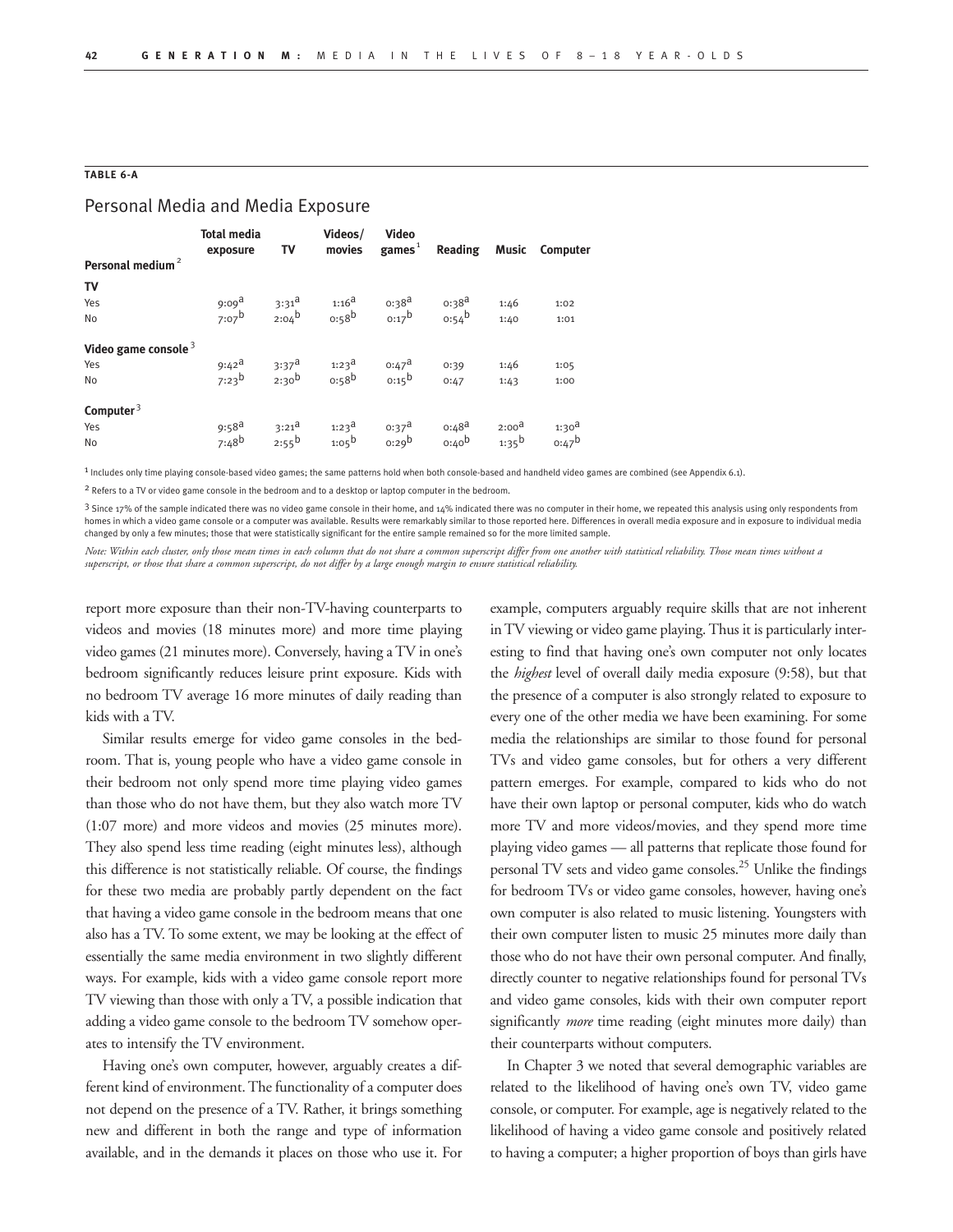#### **Box 6.1 Enforcing Rules Makes a Difference**

The entire sample was asked two general questions about rules governing TV viewing. The first, answered by "Yes" or "No," simply asked whether or not there were rules governing TV in their family. The second asked about the degree to which such rules were enforced ("How often do your parents make sure you follow the rules about watching TV?"), with response options including "most of the time," "some of the time," "a little of the time," and "never." These two items enabled us to examine 8- to 18-year-olds' media exposure in relation to both the presence or absence of TV rules *and* the degree to which such rules are enforced. The following table groups youngsters with TV rules enforced most of the time, youngsters with rules enforced some, little, or never, and youngsters with no TV rules.

Kids who report TV rules generally report lower levels of exposure to most media and enforcement of those rules also plays a role. Although most of the differences are not statistically reliable (primarily because our decision to include youngsters who reported enforcement "some of the time" in the same group with those who responded little or never makes our comparison relatively conservative), there is a tendency for frequent enforcement of TV rules to go hand in hand with less

media exposure. Kids who report that their parents enforce the rules most of the time report 30 minutes less overall media exposure and 12 minutes less TV viewing than kids whose parents are less strict about enforcement. High-enforcement kids also spend significantly less time with video games and on the computer, and significantly more time reading than their moderate- to little-enforcement counterparts. The only break in this pattern is for exposure to videos/DVDs/movies, for which both high-enforcement kids and kids reporting no rules report more exposure than kids whose parents impose rules but enforce them less frequently. One possible explanation for this finding is that videos and/or DVDs may provide a means of control for parents who impose TV rules. That is, they may exert control over what their children view by participating in the selection of videos/DVDs, and in so doing may increase the amount of time their kids spend with those particular media.

There has been relatively little attention in the research literature to enforcement of media rules. In our view, this is a potentially rich vein to be mined in subsequent studies.

#### **Average Media Exposure in Relation to TV Rules and Rule Enforcement**<sup>1</sup>

|                                        | <b>Total</b><br>exposure | TV                | Videos/<br>movies | <b>Video</b><br>games | Reading           | Music             | <b>Computer</b>   |
|----------------------------------------|--------------------------|-------------------|-------------------|-----------------------|-------------------|-------------------|-------------------|
| High enforcement of<br><b>TV rules</b> | $7:16^{\text{a}}$        | $2:41^{\text{d}}$ | $1:16^{a}$        | $0:34^{\text{a}}$     | $0:55^{\text{a}}$ | 1:20 <sup>d</sup> | $0:31^{\text{d}}$ |
| Low enforcement of<br><b>TV</b> rules  | $7:48^{a}$               | $2:53^{\text{d}}$ | $0.58^{b}$        | o:50 <sup>b</sup>     | $0:40^{b}$        | $1:33^{\text{d}}$ | $0:55^{b}$        |
| <b>No TV rules</b>                     | $9:17^{b}$               | $3:19^{b}$        | $1:13^{\text{a}}$ | $0.53^{b}$            | 0.39 <sup>b</sup> | $1:56^{b}$        | $1:16^{C}$        |

<sup>1</sup> These numbers differ from those in Table 6-B because they are based on all 8- to 18-year-olds

*Note: Within each cluster, only those mean times in each column that do not share a common superscript differ from one another with statistical reliability. Those mean times without a superscript, or those that share a common superscript, do not differ by a large enough margin to ensure statistical reliability.*

a TV, a video game console, and/or a computer in their bedroom; African American kids are more likely than others to report their own TV and video game console, and so on. Thus, it is possible that the differences in media exposure related to personal media ownership are to some extent due to related demographic differences in distribution of personal media. For this reason, we also examined the relationships between personal media and amount of media exposure while controlling for relevant demographic factors. With very few exceptions, none of these controls changed the basic relationships. For example, the basic finding that kids with any of these three media in their bedroom report substantially more overall media exposure was not affected; boy or girl, younger or older, African American or White, low or high income — it makes little difference. Within every sub-category we examined, kids with their own TV, video game console, or computer reported substantially higher levels of overall media exposure. With few exceptions, the pattern of results displayed in Table 6-A for each of the individual media also holds. That is, controls for the various demographic characteristics do not change the overriding conclusion that personal ownership of any of the three

media is related to more TV, video, and movie viewing, to more video game exposure, and to less reading. Nor do such controls alter the finding that having one's own computer is related to the amount of time spent with each other medium.<sup>26</sup> Clearly, those young people who have access to their own personal media have substantially higher levels of media exposure. Finally, not only does having their own personal media increase young people's exposure to those media, it also affects the social context of their media use. For example, among all 8- to 18-year-olds who watched TV the preceding day, 19% of those with their own TV watched alone the entire time compared to 12% of those without their own TV (a statistically reliable difference). In other words, kids with their own TV tend to watch more, and a higher proportion of them report that they view alone.

#### **Media rules**

It seems obvious that whether or not parents attempt to impose some kind of control on their children's media behavior should directly affect young people's media exposure. Simply the act of attempting to regulate media behavior indicates an environment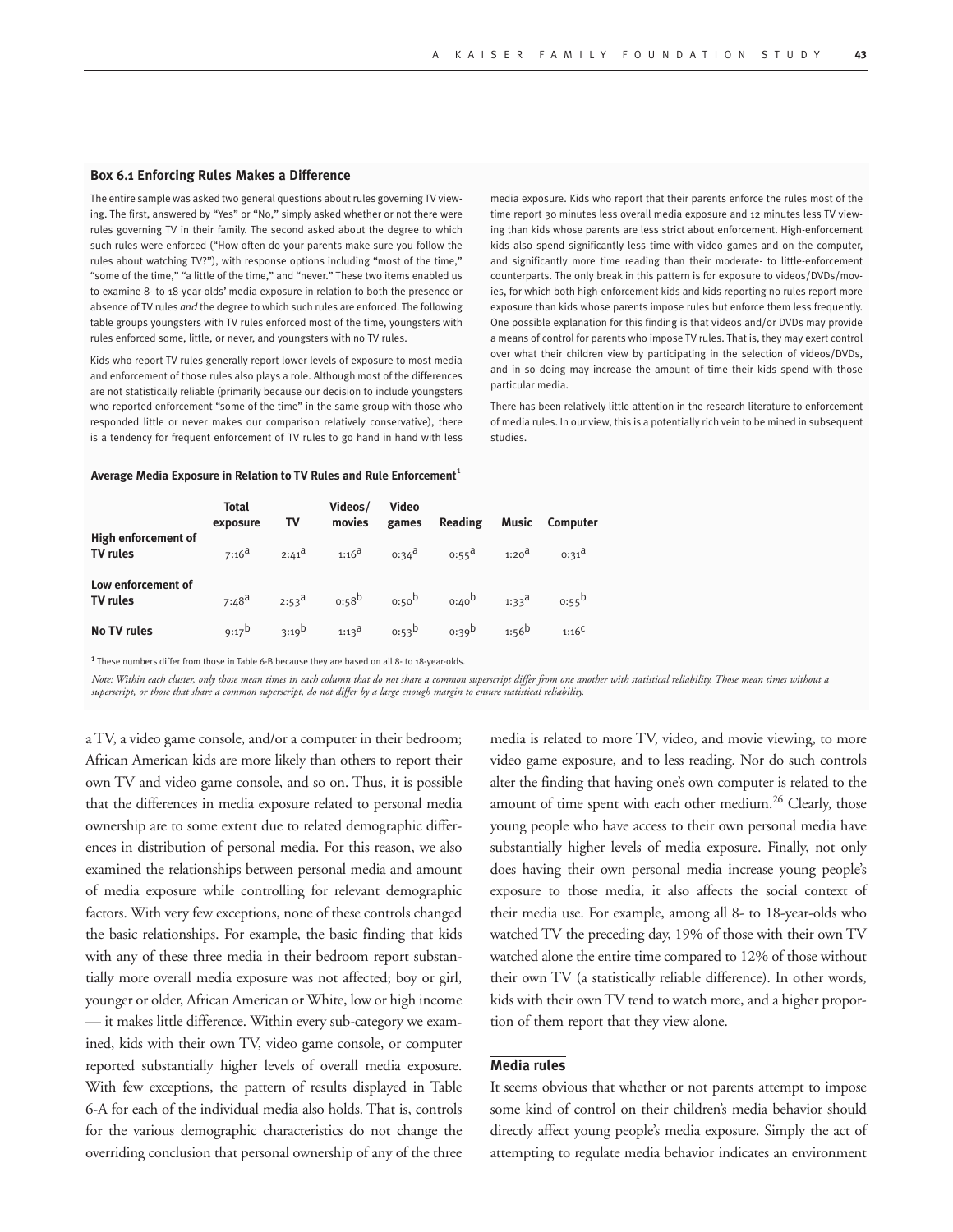#### **TABLE 6-B**

#### Media Rules<sup>1</sup> and Media Exposure Among 7th- to 12th-Graders

|                      | <b>Total media</b><br>exposure | TV         | Videos/<br>movies | <b>Video</b><br>$\text{games}^2$ | Reading           |            | Music Computer    |
|----------------------|--------------------------------|------------|-------------------|----------------------------------|-------------------|------------|-------------------|
| <b>TV rules</b>      |                                |            |                   |                                  |                   |            |                   |
| Yes                  | $7:07^{\text{a}}$              | $2:18^{d}$ | 1:07              | $0:18^{a}$                       | 0:50 <sup>d</sup> | $1:30^{a}$ | 0:50 <sup>d</sup> |
| <b>No</b>            | $8:57^{b}$                     | $2:58^{b}$ | 1:01              | $0:28^{b}$                       | 0.38 <sup>b</sup> | $2:19^{b}$ | $1:21^{b}$        |
| Video game rules $3$ |                                |            |                   |                                  |                   |            |                   |
| Yes                  | 8:36                           | 2:52       | 1:20              | 0:25                             | 0:43              | 1:51       | 1:05              |
| <b>No</b>            | 8:59                           | 3:04       | 0:58              | 0:31                             | 0:34              | 2:18       | 1:21              |
| Computer rules $4$   |                                |            |                   |                                  |                   |            |                   |
| Yes                  | 8:22                           | 2:36       | 1:06              | 0:25                             | 0:43              | 1:59       | 1:15              |
| <b>No</b>            | 8:59                           | 2:59       | 0:58              | 0:28                             | 0:36              | 2:20       | 1:27              |

1 Respondents indicated their parents either have rules about content (e.g., which shows, which games) or about time (i.e., how long they can spend using media).

2 Includes only time playing console video games.

3 Includes only 7th- to 12th-graders with a video game console in their home.

4 Includes only 7th- to 12th-graders with a computer in their home.

*Note: Within each cluster, only those items in each column that do not share a common superscript differ from one another with statistical reliability. Those items without a superscript, or those that share a common superscript, do not differ by a large enough margin to ensure statistical reliability.*

in which the media likely play a less central role in day-to-day household activities. Moreover, although some parents are more concerned with the kinds of content their children encounter than with amount of exposure, a great many media rules aim directly at reducing the amount of time kids spend with TV, the computer, or video games.

We examine the relationship between media rules and media exposure in much the same way that we look at the influence of personal media, except that for in this analysis we focus only on 7th- to 12th-graders.<sup>27</sup> Table 6-B summarizes mean daily exposure to each of the individual media and to overall media exposure in relation to whether junior and senior high school students report the existence of household rules regulating TV viewing, video game playing, or computer activities. The first and most striking result to emerge from Table 6-B is that the presence

or absence of family rules governing TV viewing (that is, rules about what can and cannot be seen and/or about amount of viewing) is significantly related to amount of overall media exposure and to time spent with all but one of the individual media we

have been examining. Kids from homes in which there are TV rules report almost two hours less (1:50) daily media exposure than kids from homes with no rules. Somewhat surprisingly, TV exposure accounts for only 40 minutes of the overall difference between the two groups. That is, kids with rules watch TV 2:18 daily and kids without rules watch 2:58.<sup>28</sup> The remaining 11/4 hours is accounted for by differences in exposure to the other media. Thus, kids who live in homes where there is no attempt to regulate TV viewing spend significantly more time listening to music (49 minutes more), using a computer (31 minutes more), and playing video games (ten minutes more). On the other hand, kids from homes where TV is regulated spend 12 minutes more reading each day, and six minutes more watching videos or movies.29 It appears, then, that the presence or absence of TV rules may indicate a more general orientation toward media — perhaps even toward popular culture. In any case, in homes where the TV is regulated, so too, it seems, are most other media.

The second result apparent in Table 6-B is that, counter to our initial expectations, the presence or absence of rules governing both video gaming and computer use *is not* related to the

**Parental regulation of TV behavior**  does make a difference, even among older youth.

amount of overall media exposure or to the amount of exposure to any of the individual media — *including the medium ostensibly governed*. That is, although kids who live in homes where parents attempt to control video gaming spend less time with

video games than do kids with no video game rules, the six-minute difference is not significant. Similarly, kids from homes where there are rules about computer use engage in computer activities 12 minutes less than kids where there are no rules, but again the difference is not significant.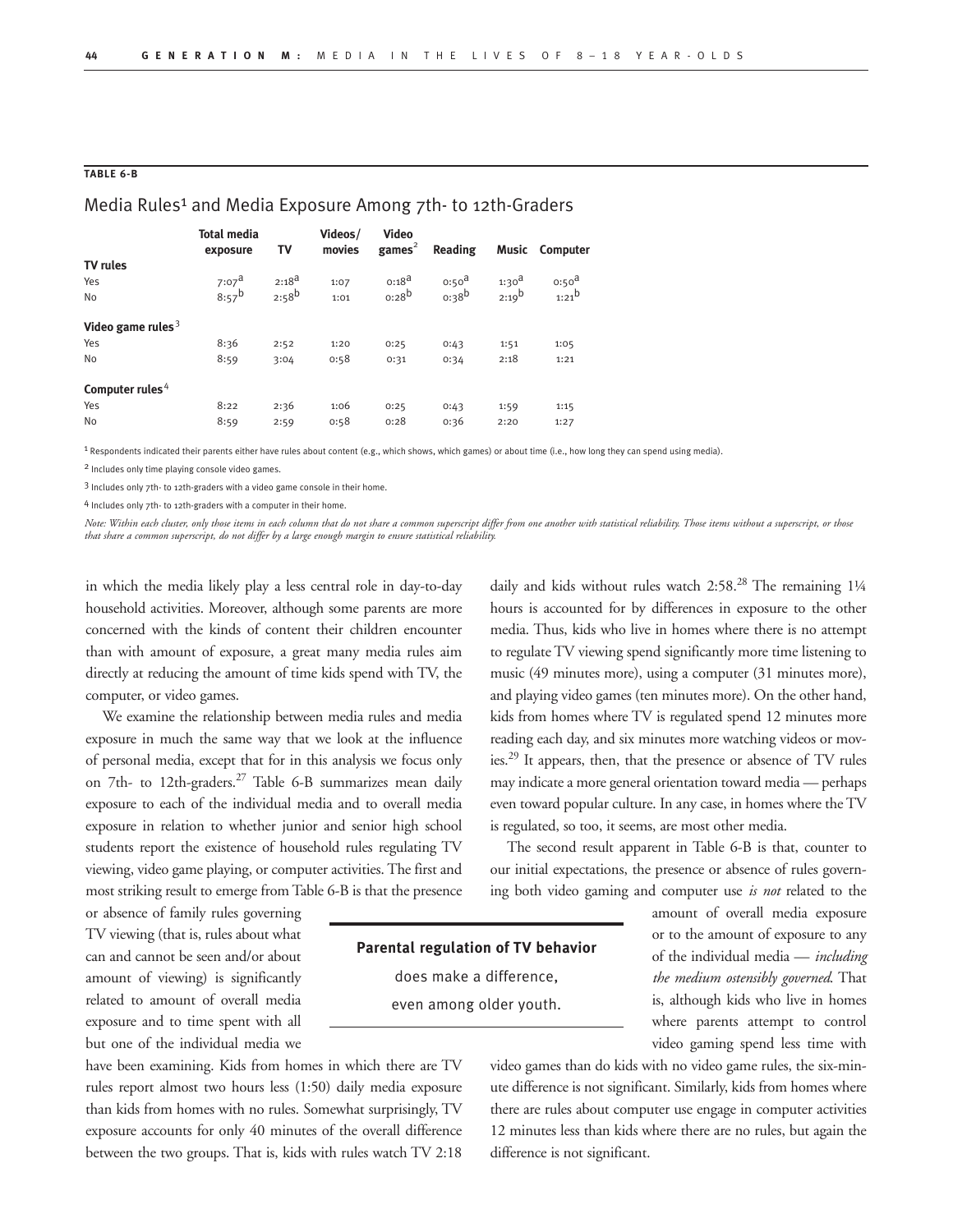#### **TABLE 6-C**

### Household TV Orientation and Media Exposure

|                                  | <b>Total media</b><br>exposure | TV                | Videos/<br>movies | <b>Video</b><br>$\text{games}^1$ | Reading           | Music             | Computer          |
|----------------------------------|--------------------------------|-------------------|-------------------|----------------------------------|-------------------|-------------------|-------------------|
| TV usually on                    |                                |                   |                   |                                  |                   |                   |                   |
| Yes                              | $9:42^{\mathsf{a}}$            | $3:37^{\text{a}}$ | 1:20 <sup>d</sup> | $0:40^{\text{d}}$                | $0:37^{\text{a}}$ | $1:56^{\text{a}}$ | 1:09 <sup>d</sup> |
| <b>No</b>                        | 7:22b                          | $2:30^{b}$        | $1:03^b$          | $0:22^b$                         | $0:49^b$          | $1:32^{b}$        | 0:54              |
| TV on during meals               |                                |                   |                   |                                  |                   |                   |                   |
| Yes                              | $9:06^{\text{a}}$              | $3:26^{a}$        | 1:15              | $0.34^{\text{a}}$                | 0:41              | $1:50^{\text{a}}$ | 1:01              |
| No                               | $7:35^b$                       | $2:25^{b}$        | 1:04              | $0:27^b$                         | 0:47              | $1:34^{b}$        | 1:04              |
| High TV orientation <sup>2</sup> |                                |                   |                   |                                  |                   |                   |                   |
| Yes                              | $10:22^{\text{a}}$             | $3:58^{a}$        | 1:20              | $0:45^{\text{a}}$                | $0:36^{\text{a}}$ | $2:06^{a}$        | $1:14^{\text{d}}$ |
| No                               | $7:57^b$                       | $2:46^{b}$        | 1:09              | $0:28^{b}$                       | $0:45^{\circ}$    | $1:37^{b}$        | 0.58 <sup>b</sup> |

1 Includes only time spent playing console video games.

2 High TV orientation households are those in which the TV is on most of the time *and* the TV is usually on during meals *and* there are no parental rules regulating TV viewing.

*Note: Within each cluster, only those items in each column that do not share a common superscript differ from one another with statistical reliability. Those items without a superscript, or those that share a common superscript, do not differ by a large enough margin to ensure statistical reliability.*

These results are somewhat perplexing. On the one hand, there is no particular reason to expect that rules about video games or computers should be related to media exposure overall, or to exposure to other individual media in the way that TV is. On the other hand, even if video game rules and computer rules are not related to TV exposure or reading or music listening, we expected to find a relationship between video game rules and video game

exposure and between computer rules and computer exposure. The failure of the obtained differences to reach statistical significance, then, is both surprising and a bit puzzling.

The overall conclusion to be drawn from Table 6-B is that parental regulation of TV behavior does make

a difference, even among older youth (7th- to 12th-graders).<sup>30</sup> It is as if TV rules operate as a proxy for regulation of media in general. The imposition of TV rules is related to reductions in TV viewing, video gaming, music listening, and computer activities, and to an increase in reading. Rules associated with video game playing and computer use relate to the different kinds of media exposure in much the same way as do TV rules, but the differences consistently fail to reach statistical significance. To some extent this may be this due to the relatively small numbers of 7thto 12th-graders reporting rules about either of these two media. Finally, it is also worth noting that establishing rules may be only a first step. As Box 6.1 indicates, there is tentative evidence that the degree to which parents enforce such rules may also play an important role.

#### **Household TV orientation**

In Chapter 3 we defined household TV orientation as the degree to which TV plays a central role in the home. We assess household TV orientation with several items that Medrich (1979) used to identify what he called "constant TV households" (also see Medrich, et al., 1982). Table 6-C displays mean daily exposure to media overall and to each individual medium as a function of

**Living in a home where the TV plays**  constantly is positively related to exposure to each of the electronic media and negatively related to print exposure.

each of the two items assessing constant TV, and in relation to whether or not 8- to 18-year-olds come from homes classified as high TV orientation households.<sup>31</sup>

In addition to the relationship between TV rules and media exposure noted in the preceding section,

Table 6-C clearly shows that living in a home where the TV plays constantly is positively related to exposure to each of the electronic media and negatively related to print exposure. Much the same pattern holds for homes in which the TV is on during meals, except that the relationships for video/movie exposure, reading, and computers are not statistically significant (indeed, the relationship for computers is reversed, although the difference in time is only three minutes). In short, both of the individual items taken from Elliot Medrich's work (1979) on "constant TV households" are related to media exposure.

When those items are combined with whether or not there are family rules about TV viewing to form our high TV orientation index, the relationship remains strong. That is, the 25% of the sample of young people classified as from high TV orientation